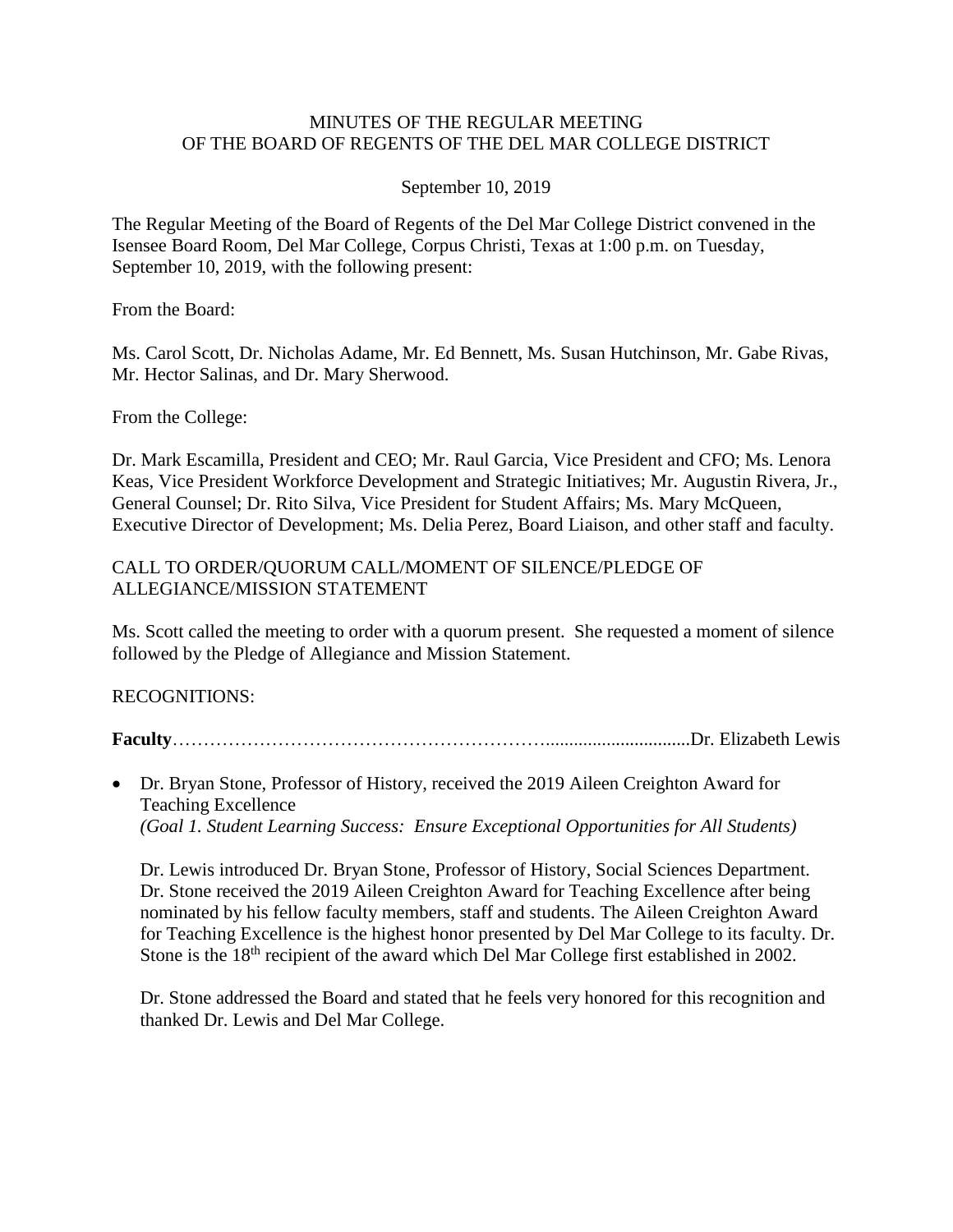Gail Dorn, Associate Professor of Paralegal Studies: Paralegal Program earned American Bar Association Approval *(Goal 1. Student Learning Success: Ensure Exceptional Opportunities for All Students)*

Dr. Lewis stated that in August 2019, the House of Delegates of the American Bar Association ("ABA"), acting on the recommendation of the Standing Committee on Paralegals, granted approval to the Paralegal Program at Del Mar College for a period of seven years. Dr. Lewis stated that the Del Mar College Paralegal Program under the direction of Gail Dorn becomes the 12<sup>th</sup> college program in Texas to be ABA approved. Dr. Lewis introduced Gail Dorn, Associate Professor of Paralegal Studies.

Ms. Dorn stated that she wanted to thank the Del Mar College Paralegal Program students who provided the support and motivation over the last four years working towards the ABA approval. Ms. Dorn stated that she had four students that delayed their graduation so they could graduate from an ABA approved program.

 Suzette Weis, Instructor of Court Reporting; Dolores Gonzalez, Associate Professor of Court Reporting; and Robert Sadler, Instructor of Court Reporting: Incentive-Based Award Scholarships by U.S. Legal Support for the Court Reporting Program Students *(Goal 1. Student Learning Success: Ensure Exceptional Opportunities for All Students)*

Dr. Lewis acknowledged the Court Reporting faculty's commitment to student success in the court reporting program. Dr. Lewis stated that US Legal Support is a national litigation support company with over 1,000 employees, 5,000 independent court reporters and are in more than 85 locations around the country. Last month, Suzette Weis, Del Mar College's Instructor in Court Reporting, together with US Legal Support, announced their first incentive-based award for students in the Court Reporting program. The scholarship is \$1,000 for each fall and spring semester for one student who is passing all classes, has good attendance, and can produce a minimum of 160 words per minute on the stenograph machine. Dr. Lewis provided additional details of scholarships and commitments to Court Reporting from other entities.

## **Students and Staff:**

• Del Mar College's Chapter of the National Society and Leadership Success has made the Founder's List of 2019 and recognized for its outstanding efforts in the area of chapter best practices………………………………………………………………………..Dr. Rito Silva *(Goal 2. Student Access and Support Services: Maximize Affordable Access and Excellence in Student Services)*

Dr. Rito Silva stated that National Society and Leadership Success is the nation's largest Honor Society. Students are selected by their college membership based on their academic standing or leadership potential with 600 plus chapters, the Society currently has over 1,000,000 members. The Society provides a step-by-step program for members to build their leadership skills through participation at their campus. The Del Mar College Chapter has had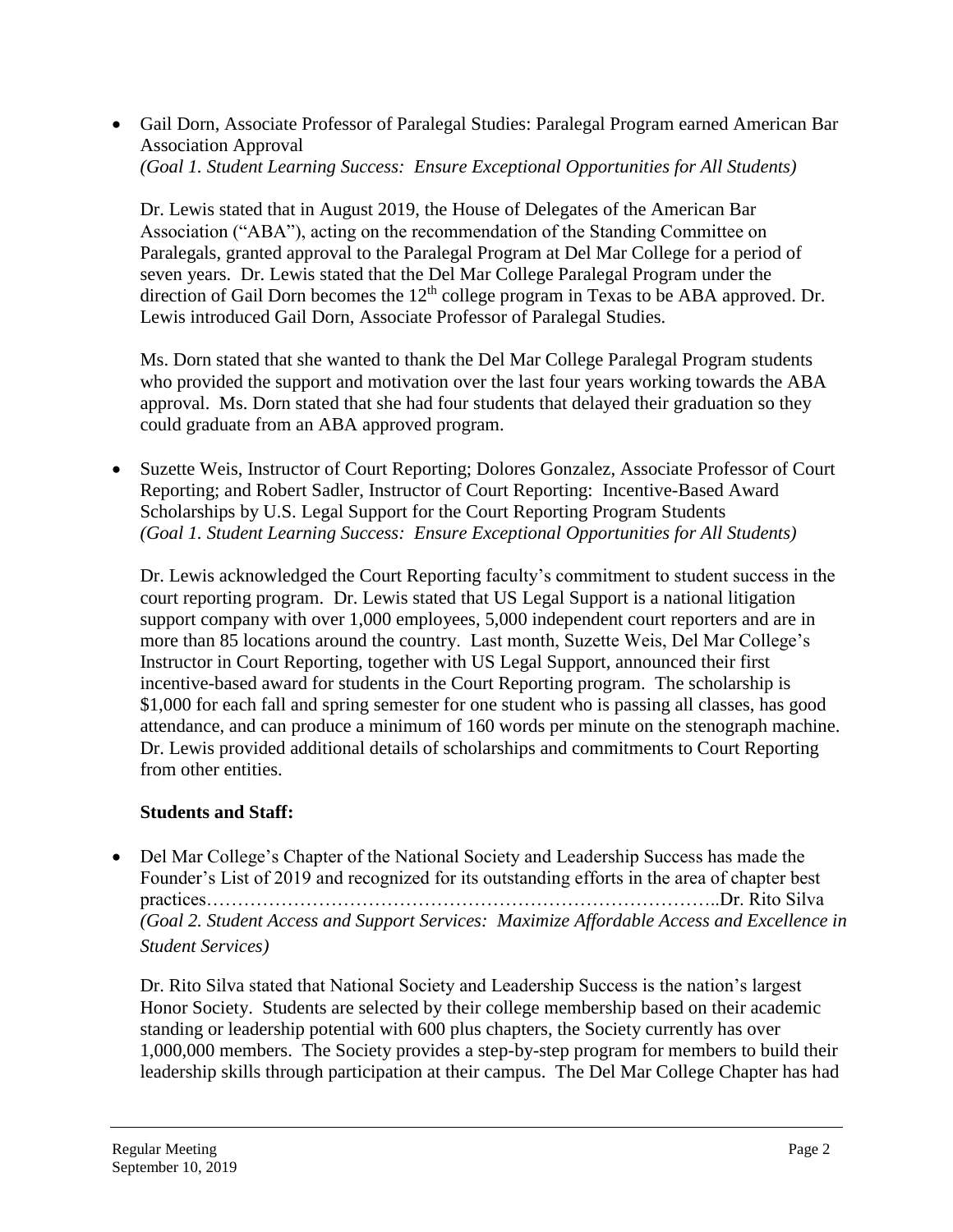1,934 students inducted since 2011. Currently there are 896 active students. Del Mar College's Chapter has appeared in the Society's National Advertisement as a Chapter of Best Practice and also the Del Mar College Chapter made the Founder's List in 2019 – recognized as a Chapter for its outstanding efforts in the area of Chapter Best Practices. Dr. Silva introduced the Del Mar College Chapter Advisor Ms. Beverly Cage and stated she received the Leadership Development Award in 2019 for providing valuable insights and inspiration to the National Society of Leadership & Success National Advisory Board.

Ms. Cage thanked the Board on behalf of the National Society of Leadership & Success.

# COLLEGE PRESIDENT'S REPORT…………………………………...……Dr. Mark Escamilla

• August 16, 2019: Summer Graduation Update *(Goal 1. Student Learning Success: Ensure Exceptional Opportunities for All Students)* 

Dr. Escamilla reported that Summer Graduation was held at the Selena Auditorium facility for the first time. There were several hundred graduates with a packed house. A recent Del Mar College graduate was the keynote speaker and he provided a lively expression of his experience and did a great job.

• August 19, 2019: Convocation Update *(Goal 2. Student Access and Support Services: Maximize Affordable Access and Excellence in Student Services)*

Dr. Escamilla states that it was a great experience to kick off the College's academic year and prepare, coordinate and communicate as much as possible while registering students for the fall semester. It was a great start to the semester.

 August 22, 2019: General Land Commissioner Bush West Campus Tour *(Goal 6. Partnerships: Expand Opportunities for Mutually-Beneficial Alliances)*

Dr. Escamilla reported that Del Mar College was honored to have hosted Texas General Land Office Commissioner George P. Bush at the West Campus. Commissioner Bush reviewed the operations at the West Campus, specifically the College's Workforce Development programs. Also, because the Texas General Land Office manages the Hurricane Harvey funds and Rebuild Texas Grant, Commissioner Bush toured the College's operation in the carpentry class.

• August 30, 2019: Senator Cornyn Visit *(Goal 6. Partnerships: Expand Opportunities for Mutually-Beneficial Alliances)*

Dr. Escamilla reported that we had another momentous visit at Del Mar College, US Senator John Cornyn came to specifically focus on the Rebuild Texas Grant and its efforts with the carpentry classes. Senator Cornyn has deep roots in Corpus Christi – his father, John Cornyn, II attended Del Mar College.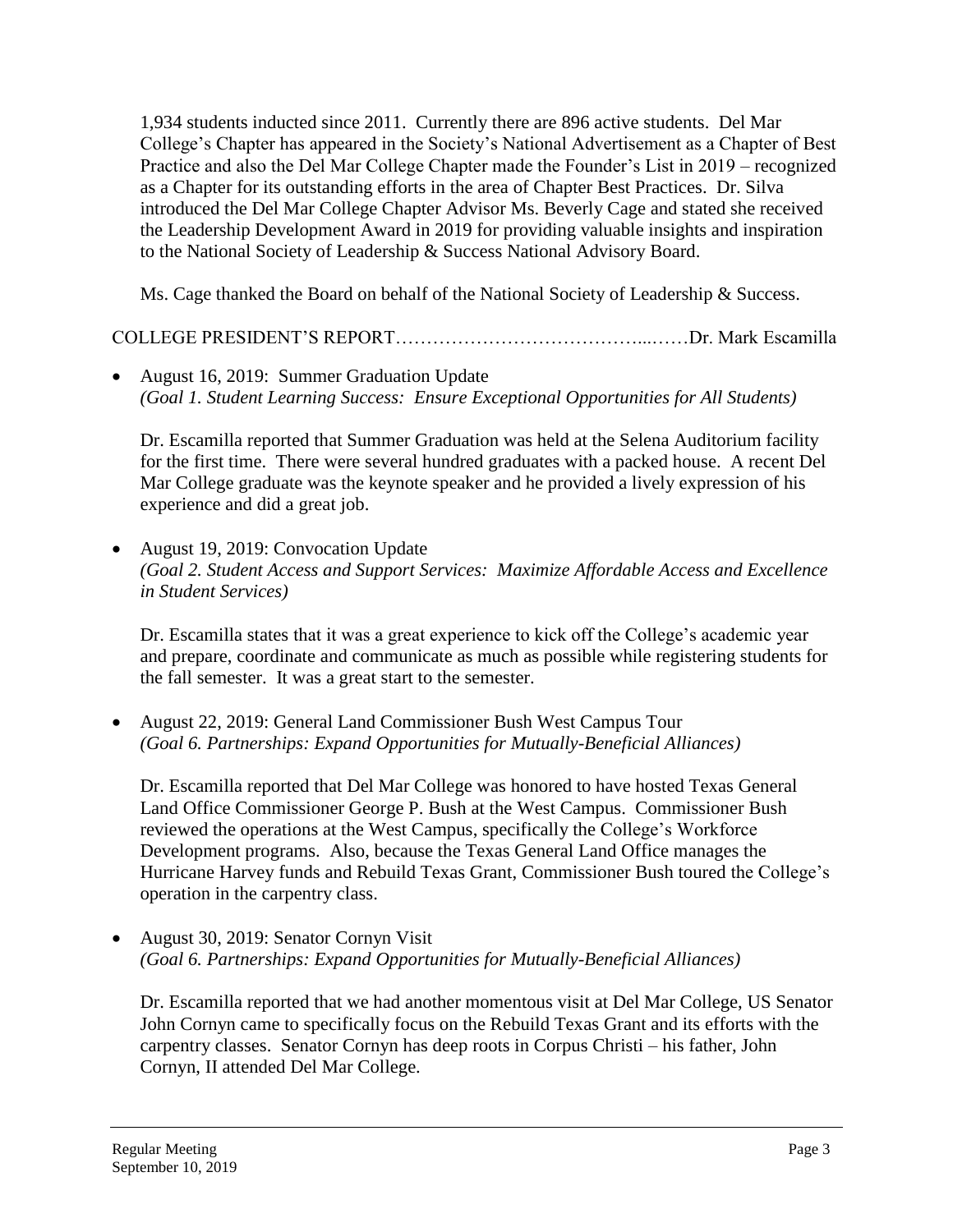Chair Scott stated that Jay Knioun and his team put together a great visit for the Senator. The visit was a very short visit – he was only on the ground for 45 minutes. Senator Cornyn had the opportunity to do some hands-on work and visited directly with students. He also heard directly from carpentry students ranging from a young man in his 20s to a woman who wanted to do some rebuilding work on her own home.

### PENDING BUSINESS:

Status Report on Requested Information

*(Goal 5. Advocacy: Advance the College Mission Through Effective Governance and Positioning)*

### CONSENT AGENDA

CONSENT MOTIONS: *(At this point the Board will vote on all motions not removed for individual consideration.)* 

### ITEMS FOR DISCUSSION AND POSSIBLE ACTION:

- 1. Approval of Minutes: Budget Meeting, July 30, 2019 Called Meeting, August 5, 2019 Regular Board Meeting, August 13, 2019 Called Meeting, August 19, 2019 Called Meeting, August 22, 2019 *(Goal 5. Advocacy: Advance the College Mission Through Effective Governance and Positioning)*
- 2. Acceptance of Investments for August 2019 *(Goal 7. Resources: Ensure Strong Financial and Operational Capacity)*
- 3. Acceptance of Financials for August 2019 *(Goal 7. Resources: Ensure Strong Financial and Operational Capacity)*

Regent Rivas made a motion to approve the Consent Agenda items. Dr. Sherwood seconded the motion. There was no further discussion from the Board. There were no public comments. A voice vote was taken and the motion passed unanimously, 7-0, amongst Regents present, with Regents Scott, Adame, Bennett, Hutchinson, Rivas, Salinas, and Sherwood in favor.

## REGULAR AGENDA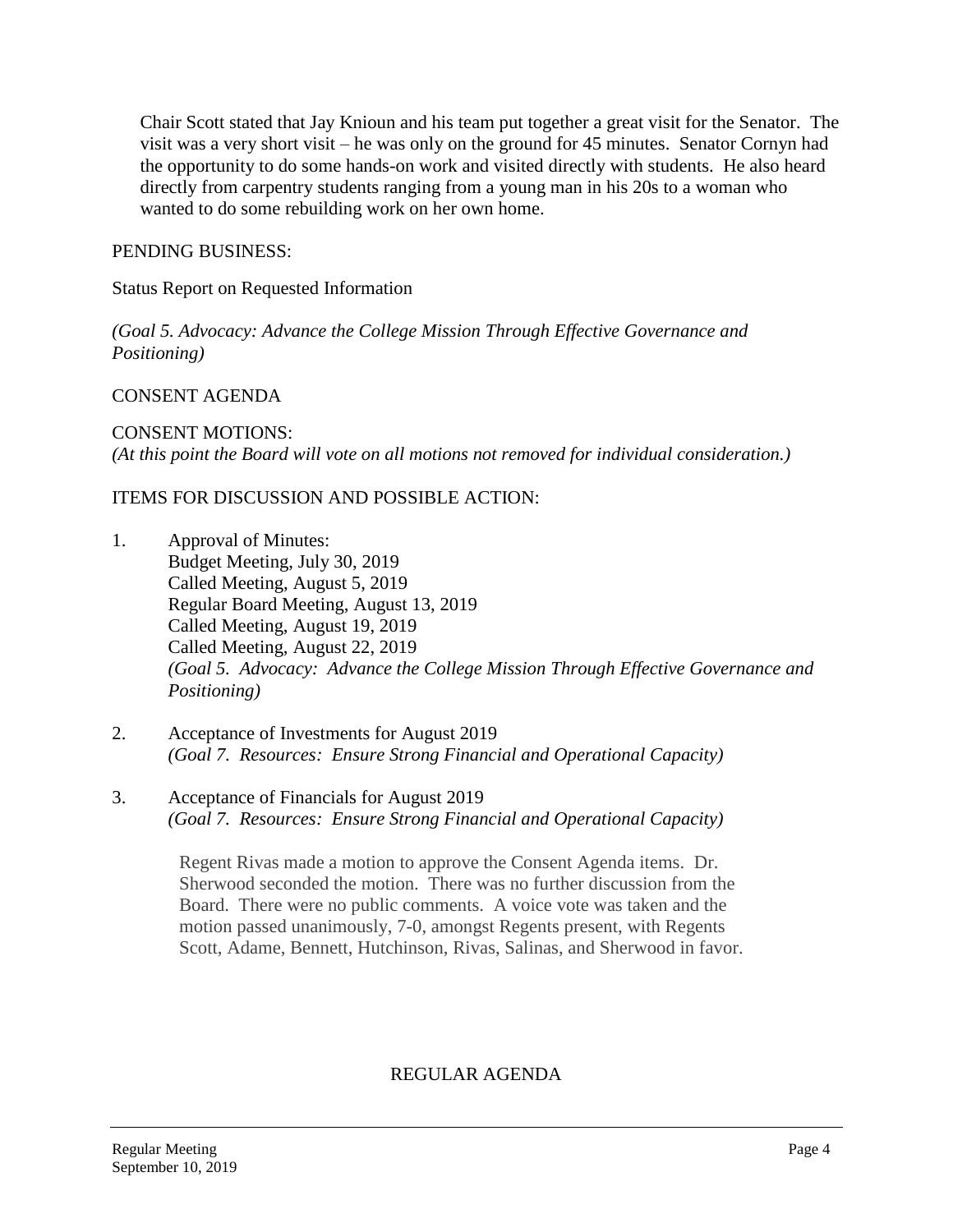4. Discussion and possible action related to possible adoption of 2019 – 2024 Strategic Plan: *Aspire. Engage. Achieve*…………………………………………………Dr. Elizabeth Lewis *(Goal 3. Professional Initiatives: Provide Innovative, Relevant, and Meaningful Opportunities)*

Dr. Escamilla stated that many meetings have occurred to plan the next five years for Del Mar College and thanked all for their time, energy, and efforts to develop this goal from their vision which included participation by the Board of Regents. Dr. Escamilla further stated that the most important part of a plan, is not the document, itself, but the time spent together executing the Strategic Plan – what occurs between 2019 and 2024. Dr. Wilson was unable to be present at today's Board Meeting but he thanked her for her efforts to help facilitate Del Mar College's Strategic Plan and introduced Dr. Lewis to begin the presentation.

Dr. Lewis began the presentation by reiterating that the process is much like reaffirmation that makes the College look at what they are doing well, what can be improved, and what the goals are to move forward and make things better for their students. Del Mar College runs on a five-year strategic planning cycle. She further stated that over the past year, the Strategic Planning Committee has worked to develop the five-year Strategic Plan for 2019- 2024 and used the Society of College & University Planning (SCUP) planning model. As a reminder, stakeholder engagement included faculty and staff focus groups and online surveys; student focus groups; Board of Regents retreats; and community members online surveys which included K-12, healthcare and private industry members.

The Strategic Plan was developed by the stakeholders to address and look at the College's Strategic Issues. The new Plan is tied to Key Performance Indicators (KPIs) and focus on what is being done and what needs to be done. The Committee selected "Aspire. Engage. Achieve." because it reflects the student experience that the College strives to provide.

The Committee has identified six goals which have several KPIs and multiple objectives as follows:

| Goal One: Completion                                                   |
|------------------------------------------------------------------------|
| Goal Two: Recruitment and Persistence                                  |
| Goal Three: Academic Preparedness and Student Learning                 |
| Goal Four: Learning Environments                                       |
| Goal Five: Workforce Development, Community Partnerships, and Advocacy |
| Goal Six: Financial Effectiveness and Affordability                    |

The Operational Strategic Plan is still in development. There will be smaller groups to decide how we are going to accomplish these goals and objectives. Strategies will be developed through this fall and the Operational Strategic Plan should be completed by next